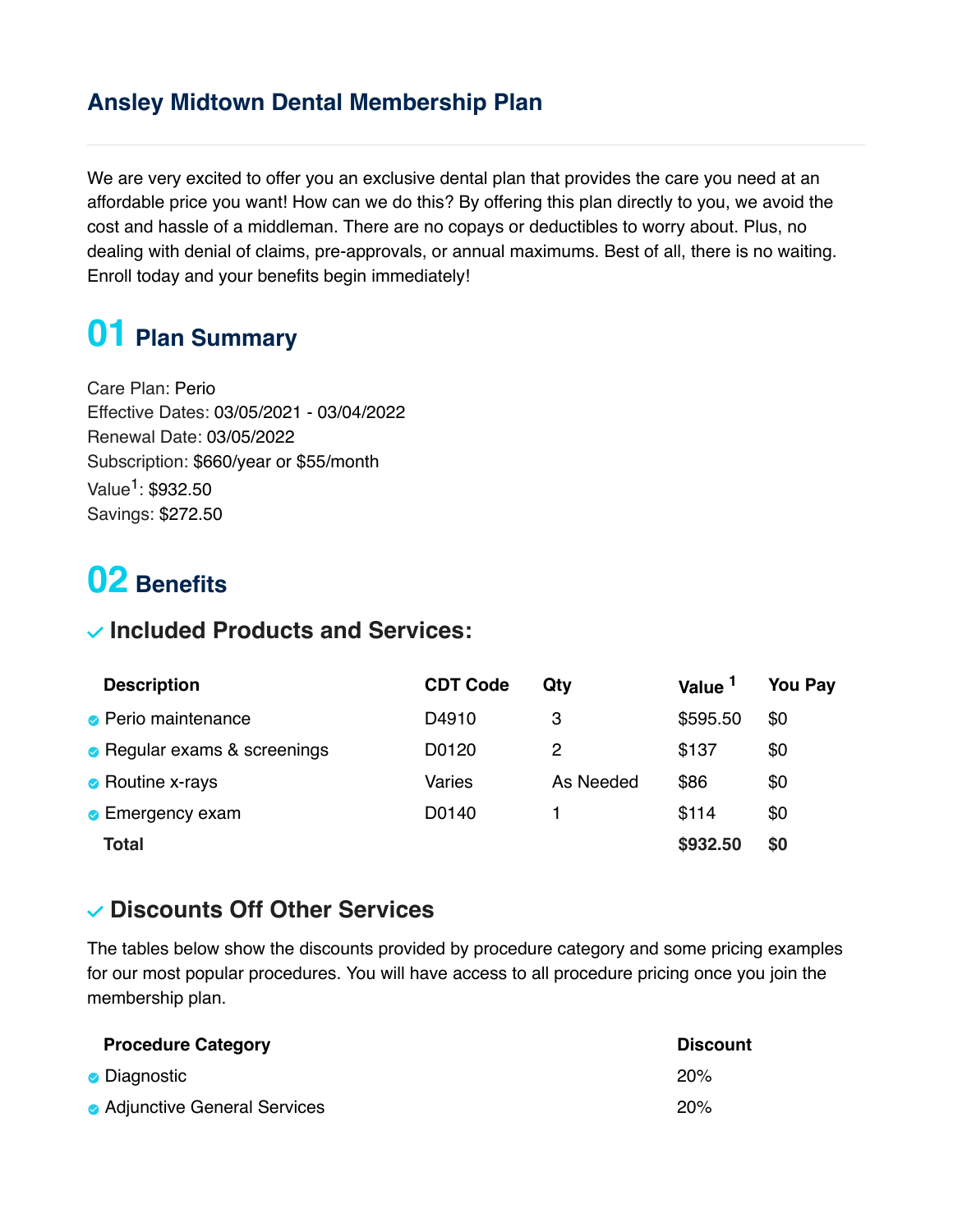| • Preventive               | 20% |
|----------------------------|-----|
| • Restorative              | 15% |
| • Endodontics              | 20% |
| • Periodontics             | 20% |
| • Removable Prosthodontics | 20% |
| Implant Services           | 25% |
| • Fixed Prosthodontics     | 20% |

| <b>CDT</b> | <b>Procedure</b>                                                                                                                  | <b>Normal Fee</b> | <b>Member Fee</b> | <b>Savings</b> |
|------------|-----------------------------------------------------------------------------------------------------------------------------------|-------------------|-------------------|----------------|
| D2391      | Resin-based composite - one surface,<br>posterior                                                                                 | \$251             | \$213             | \$38           |
| D2392      | Resin-based composite - two surfaces,<br>posterior                                                                                | \$331             | \$281             | \$50           |
| D2740      | Crown - porcelain/ceramic substrate                                                                                               | \$1470            | \$1249            | \$221          |
| D2750      | Crown - porcelain fused to high noble<br>metal                                                                                    | \$1470            | \$1249            | \$221          |
| D3320      | Endodontic therapy, bicuspid tooth<br>(excluding final restoration)                                                               | \$1260            | \$1008            | \$252          |
| D3330      | Endodontic therapy, molar (excluding<br>final restoration)                                                                        | \$1470            | \$1176            | \$294          |
| D4210      | Gingivectomy or gingivoplasty - four or<br>more contiguous teeth or tooth<br>bounded spaces per quadrant                          | \$1060.50         | \$848             | \$212.50       |
| D4240      | Gingival flap procedure, including root<br>planing - four or more contiguous teeth \$1343<br>or tooth bounded spaces per quadrant |                   | \$1074            | \$269          |
| D4341      | Periodontal scaling and root planing -<br>four or more teeth per quadrant                                                         | \$350             | \$280             | \$70           |
| D5110      | Complete denture - maxillary                                                                                                      | \$2467.50         | \$1974            | \$493.50       |
| D5211      | Maxillary partial denture - resin base<br>(including any conventional clasps,<br>rests and teeth)                                 | \$367.50          | \$294             | \$73.50        |
| D6010      | Surgical placement of implant body:<br>endosteal implant                                                                          | \$3840            | \$2880            | \$960          |
| D6063      | Abutment supported cast metal crown<br>(predominantly base metal)                                                                 | \$2205            | \$1653            | \$552          |
| D6067      | Implant supported metal crown<br>(titanium, titanium alloy, high noble                                                            | \$2105            | \$1578            | \$527          |
|            |                                                                                                                                   |                   |                   |                |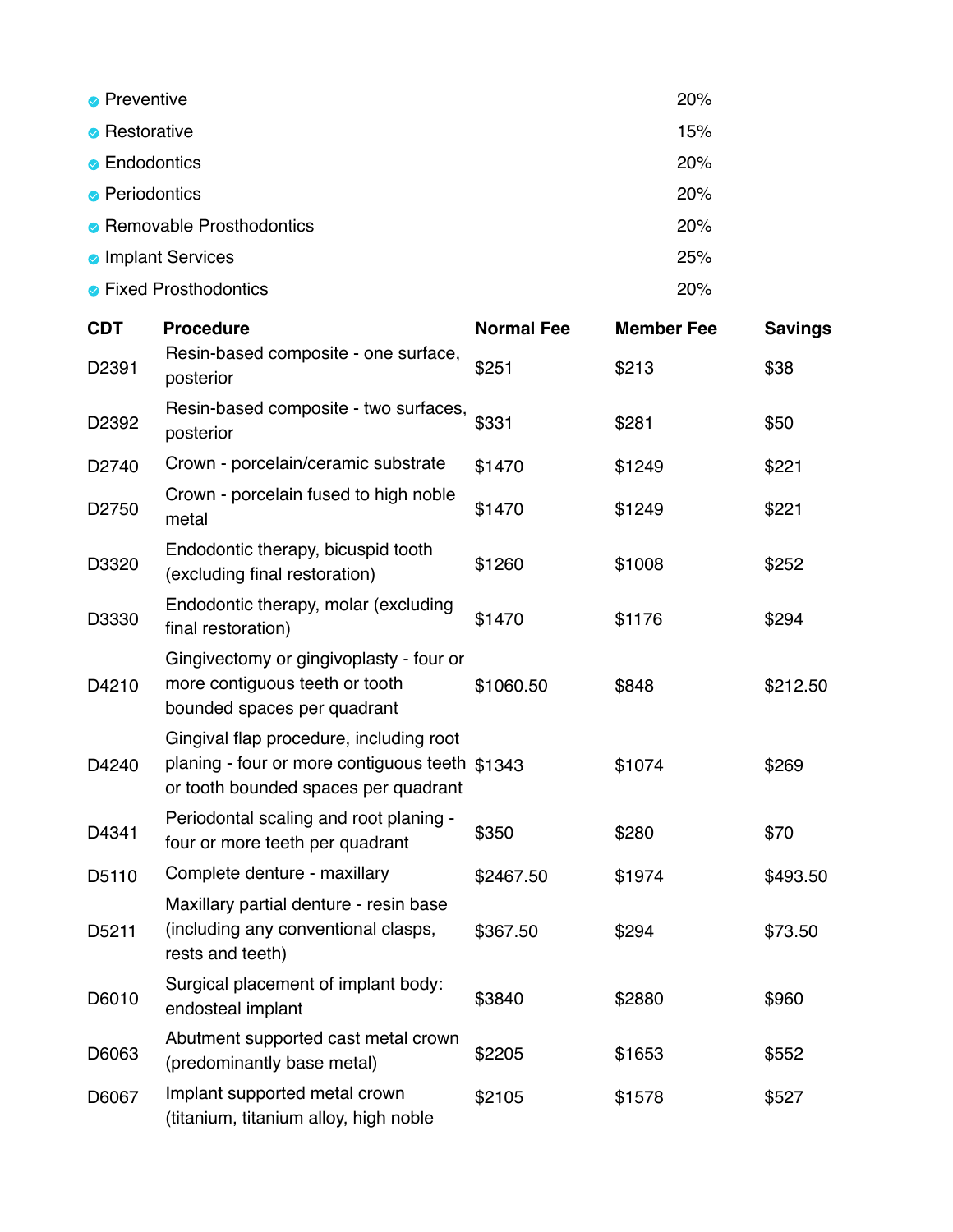metal)

D6210 Pontic - cast high noble metal \$1470 \$1176 \$294

#### **Discounts for Additional Members**

Receive a 5% discount on the subscription for additional family members added to your membership.

### **03 Exclusions**

The membership plan does not cover the following treatments and procedures:

- Cosmetic treatments such as cosmetic bonding and veneers.
- Oral and Maxillofacial Surgery such as tooth extractions (CDT Codes D7000-D7999)
- Orthodontics such as comprehensive orthodontic treatment and appliance therapy (CDT Code D8000-D8999)
- The membership plan does not cover procedures completed by the following specialists outside our practice: Endodontist, Oral Surgeon, Orthodontist, Pediatric Dentist, Periodontist, Prosthodontist

### **04 Disclosures**